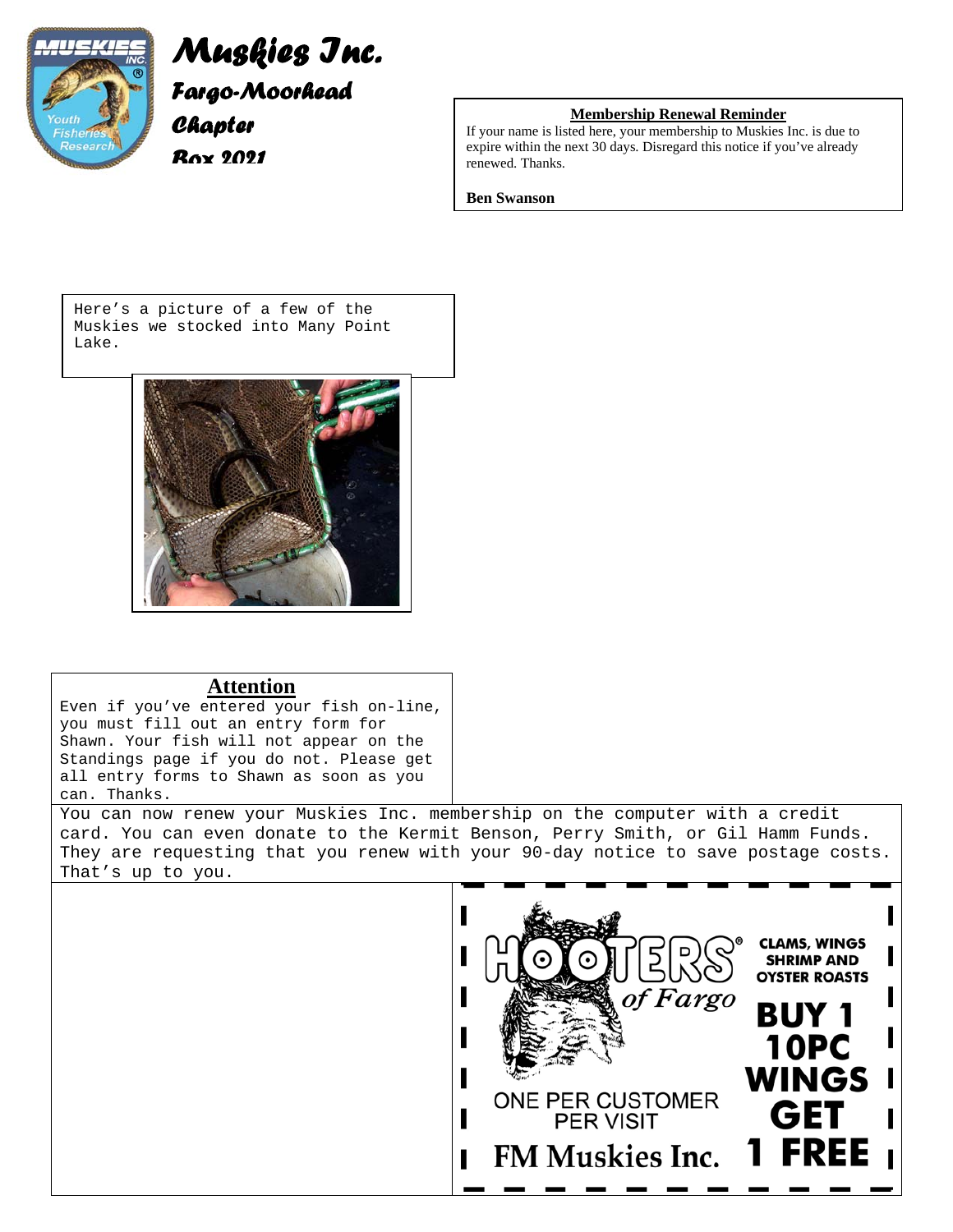### **FM Muskie, Inc. Officers**

#### *President*

Mark Stenger 47629  $353^{\text{rd}}$  Ave. Frazee, MN. 56544 218-342-2743 E-mail: stenger@eot.com

#### *Vice President*

Chris Schrom 513 12<sup>th</sup> St. E. West Fargo, ND. 58078 701-282-3920 E-mail: f11bmb@aol.com

## *2nd Vice President*

Brad Waldera 915  $8^{th}$  Ave. N. Wahpeton, ND. 58075 701-642-1952 E-mail: bradwaldera@yahoo.com

#### *Secretary*

Shawn Earley 3220 12<sup>th</sup> St S, Apt 205 Moorhead, MN 56560 701-306-7228 E-mail: musky\_45@yahoo.com

#### *Treasurer*

Rick Eagleson 1521 S  $12^{th}$  St Fargo, ND 58103 701-235-6536

### *RVP*

Brett Waldera  $16568^{\text{th}}$  St. E. West Fargo, ND. 58078 701-298-9032 E-mail: bjwaldera@i29.net

#### **Board of Directors**

John Skarie – 218-846-1946 Jon Holman – 218-498-2202 Bob Collins – 218-847-7714 Ed Sweeney – 701-282-6000 Bud Anderson- 320-762-9977 Paul Haug – 701-280-2755 Jo Trustem- 218-236-5730 Joe Hardy – 320-763-7755 Dan Trustem- 218-236-5730 Brian Grote – 218-790-0275 Ron Teschner- 701-642-3368

> **Newsletter Editor/Publisher Club Photographer 2nd Vice President/ ALD Research Director Chapter News Writer** Brad Waldera

**At our last meeting:** President Mark Stenger began the meeting by having Brett give us an update on the Muskie stocking project we're doing for Many Point Lake. Phase 1 has begun with 182 fish being put into the lake in mid-October, and 384 more fish have been stocked since then. We didn't get as much advance notice as we'd have liked, but a few pictures were taken. Brett may give another update at the November meeting.

Brett then went through all of the Motions voted on at the Fall Board meeting. Our Chapter presented four Motions. Two did not pass because they were By-Laws changes requiring two-thirds of the majority of voters. One Motion was withdrawn, and another one passed, but only after it was amended. Space limitations do not allow me to post all of the results, but you can find that information in a future Muskie magazine or on the Muskies Inc. website. I'd like to remind everyone to set up their password and frequent the website as often as possible. If you're not, you are selling yourself short and not getting all you can from your membership. Ron G. is always happy to assist anyone in getting started.

Brett also made a Motion that our Chapter donate \$100.00 to the International's Youth Fund. It was amended and passed, and reads as follows: The Fargo-Moorhead Chapter pledges \$100.00 to be earmarked towards a Youth project, with the money to be sent upon the International first establishing a Youth program. Our Chapter wants to know where this money is being spent, and what it is being spent on.

There is still talk about a gathering of the Minnesota Chapters of Muskies Inc. The when and where have yet to be decided, but our Chapter feels that this would be great for camaraderie. We'll learn more over the Winter, and pass along the details.

Our Chapter will be doing another collage for Muskie magazine this year. I'd like you to send me pictures of 50-inch fish,  $1<sup>st</sup>$  Muskies caught, or Youth member photos. Please limit them to one photo per person, and put a Post-it note on the back stating the member's name and the length of the fish. Thanks.

As an At Large Director, I'm required to co-chair one of Muskies Inc.'s committees. I chose the Finance committee. This gives me access to certain information that you may be interested in, or have questions about. If you have concerns or questions about Muskies Inc.'s budget, or other financial matters pertaining to the organization, please don't hesitate to contact me. If I can't answer a question, I'll at least be happy to forward it on to someone who can. I am also a representative of the Muskies Inc. Big Brother Program. The Vikingland Chapter in Alexandria is my responsibility. I attended a meeting they held on November  $14<sup>th</sup>$  with Jerry Wendlandt of the Minnesota DNR being the speaker. He talked about a variety of Muskie related subjects, but you'll need to attend our meeting next week or go to our section of the Muskies Inc. website to get that information. I simply don't have enough space in this newsletter for it all. It was very interesting. There may soon be some big changes in Minnesota's Muskie program.

#### Brad Waldera-Newsletter Editor

**At the next meeting:** We will have our "Summer Roundtable" discussion on where, when, and how fish are being caught in the area. We may have an update on the Many Point stocking.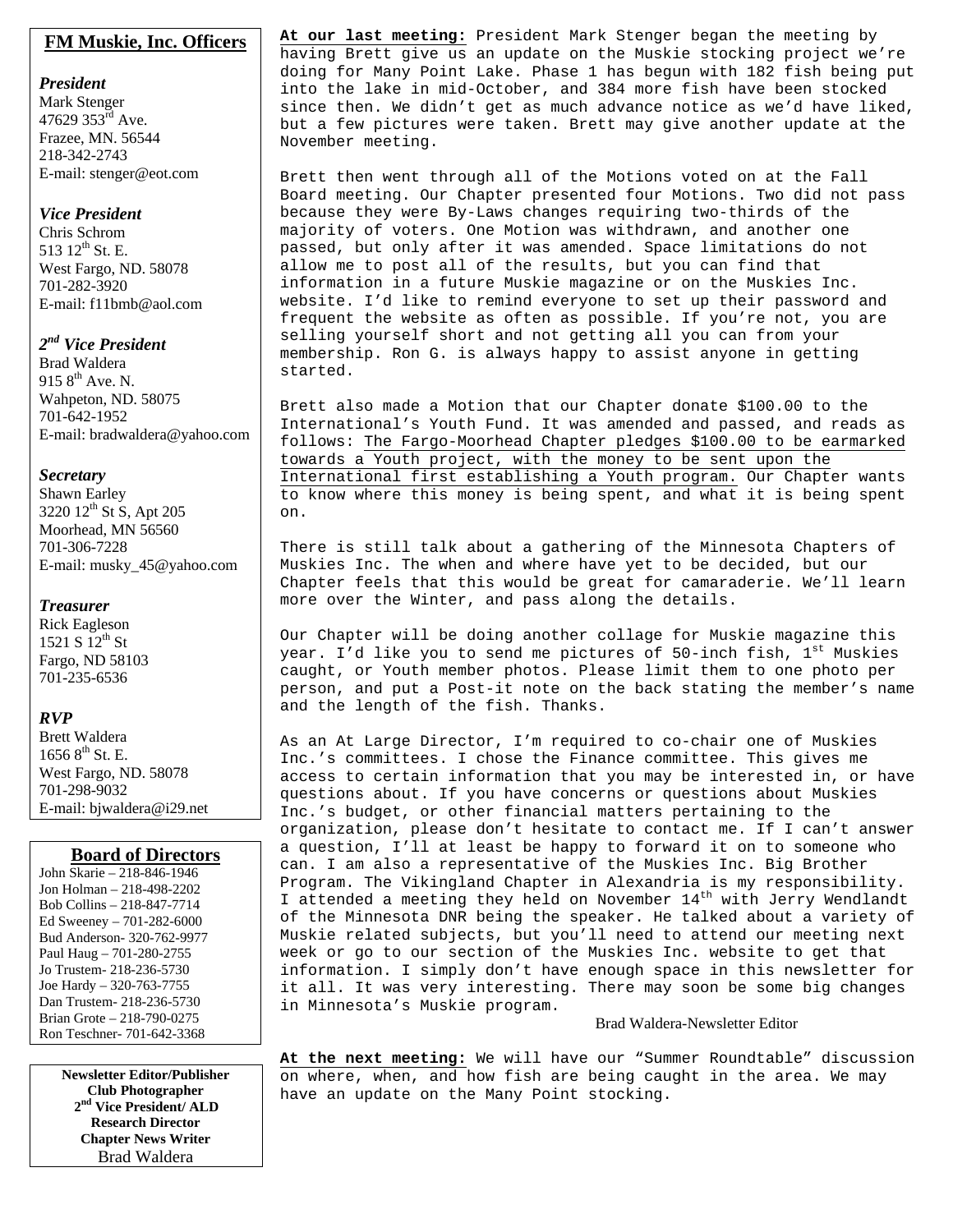# **President's Message**

Hello All,

In the spirit of the season, I would like to take this opportunity to thank all of you that made this Muskie season a fun one. I shared my boat, and fished in other's boats more this year than ever. I caught some fish, learned a little, and made some good memories. We all need to remind each other why we joined Muskies Inc. We all have some of our own reasons, but we have to remember to have fun.

This season has also been made difficult. On November  $1^{st}$ , my dad was diagnosed with terminal lung and brain cancer. He never caught a Muskie, but he loved to fish. As he talks about his life and memories, the stories usually come back to his old fishing buddies and the fishing trips they'd had. He talked about the ones that got away, the ones that didn't get away, the beer they drank, and the fun they had. So we all need to do what we can to make Muskie fishing great and the memories last a lifetime. I know that my friends and the memories that I am making now are as special to me as my dad's are to him. Have a Happy Thanksgiving.

Mark Stenger Pres. 02

# **Notice**

 Extra Muskies Inc. 2007 calendars are available if anyone would like one. I'll bring them to the next two meetings, or I can mail them to you if you like. They're \$10.00 and there's no shipping fee.

# **Upcoming Events:**

**November 27th**- Regular meeting West Fargo VFW 7pm.

 **December 18**- The Big one. This is our largest, and most important meeting of the year. We'll have our election of officers, Chili feed, DNR speakers, Tackle auction, etc. We'll also pass out the tickets to sell for our annual fundraising Banquet. Don't forget that this meeting has an earlier start, at 6:30pm. **DO NOT MISS!**

## **Van Raden Construction, Inc.**

#### **Van Raden Properties, Inc.**

402 35th Ave. North, Fargo, ND 58102 Phone 218-233-2731 - Fax 701-232-8073 *Serving the Fargo, Moorhead, Dilworth, Grand Forks Areas* Apartments, Duplexes and Town Houses For Rent Manufactured Homes Rental and Sales Manufactured Home Park Lots for Rent Commercial Property For Rent and/or Build to Suit Cold Storage Rental Spaces Available

# **JDRC Rod Builders**

**Jay Ross, Prop.** 

**RR 1 Box 153A** 

# **Ortonville, MN 56278**

**(320) 839-2727**



21001 County Hwy.21, Detroit Lakes, MN 56501



#### **Authorized Service Center Bob's Trolling Motor Service Motor Sales - Parts - Service** Mon. - Sat. 6 p.m. -10 p.m. West Fargo, ND · (701) 281-9566 · (701) 306-5692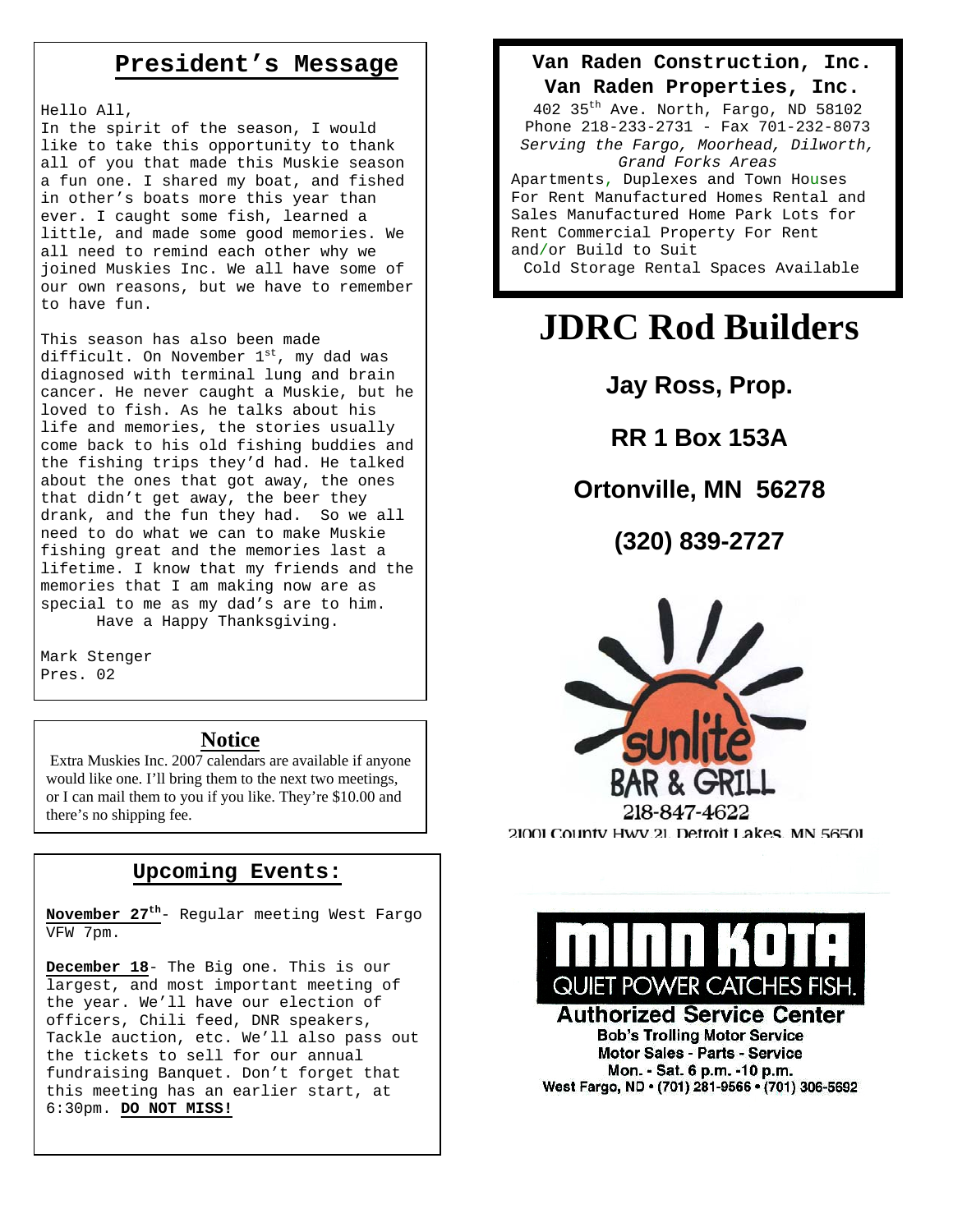| <b>Member's Only Fish Totals</b>      |                |        |
|---------------------------------------|----------------|--------|
| Member                                | # of fish      | Points |
| <b>Men's Division</b>                 |                |        |
| Jerry Sondag                          | 44             | 690    |
| Loren Crawford                        | 29             | 550.5  |
| <b>Jeff Cadwell</b>                   | 28             | 434    |
| <b>Brian Penefield</b>                | 17             | 360.5  |
| <b>Ben Swanson</b>                    | 15             | 268    |
| Wayne Crawford                        | 6              | 128    |
| <b>Jason Benson</b>                   | 6              | 107    |
| <b>Rick Eagleson</b>                  | 6              | 88     |
| Jeremy Spaeth                         | 9              | 86     |
| <b>Matt Aaser</b>                     | $\overline{4}$ | 74     |
| David Hovda                           | 5              | 68     |
| Rod Aaser                             | 3              | 64     |
| Mark Stenger                          | 3              | 61     |
| Don Schrom                            | 3              | 58     |
| Jeff Bommersbach                      | 3              | 56.25  |
| Chris Schrom                          | $\overline{3}$ | 53.5   |
| Jon Jacobson                          | $\overline{4}$ | 51     |
| <b>Brent Bushy</b>                    | $\overline{4}$ | 49     |
| <b>Jeff Samson</b>                    | $\overline{c}$ | 49     |
| <b>Jesse Frolek</b>                   | $\overline{2}$ | 35.5   |
| Greg Harvey                           | $\mathbf{1}$   | 25     |
| <b>Brian Grote</b>                    | $\mathbf{1}$   | 24     |
| <b>Jason Murray</b>                   | $\mathbf{1}$   | 24     |
| Mike Flohrs                           | $\mathbf{1}$   | 22     |
| <b>Jim Wolters</b>                    | $\overline{c}$ | 20     |
| <b>Skeeter Kingsberg</b>              | $\overline{2}$ | 19     |
| Troy Van Raden                        | 1              | 19     |
| Ron Teschner                          | 1              | 17     |
| <b>Brad Waldera</b>                   | 1              | 15     |
| Dan Trustem                           | 1              | 14     |
|                                       |                |        |
| <b>Master's Division</b><br>Joe Hardy | 118            | 1036   |
| Shawn Earley                          | 42             | 697.5  |
| <b>Brett Waldera</b>                  | 41             | 654.5  |
| <b>Bud Anderson</b>                   | 29             | 268.5  |
| Daryl Riley                           | 10             | 149.5  |
|                                       |                |        |

| <u>Member</u>                           | $#$ of fish    | points |  |  |
|-----------------------------------------|----------------|--------|--|--|
| <b>Women's Division</b>                 |                |        |  |  |
| <b>Ruth Anderson</b>                    | 22             | 199    |  |  |
| Nancy Hardy                             | 4              | 62     |  |  |
| <b>Jane Bartlett</b>                    | 3              | 59     |  |  |
| <b>Jen Matthees</b>                     | 1              | 26     |  |  |
| DeAnn Grote                             | 1              | 23     |  |  |
| Jo Trustem                              | 1              | 21     |  |  |
| Karen Scheve                            | $\overline{2}$ | 20     |  |  |
| <b>Melanie Aaser</b>                    | 1              | 13     |  |  |
|                                         |                |        |  |  |
| <b>Junior's Division</b>                |                |        |  |  |
| Evan Twa                                | 109            | 914    |  |  |
| <b>Brady Crawford</b>                   | 3              | 63     |  |  |
| Amy Crawford                            | 1              | 22     |  |  |
| Ryan Sailer                             | $\overline{2}$ | 17     |  |  |
| <b>Eddie Stenger</b>                    | 1              | 11     |  |  |
| <b>Professional Master's Division</b>   |                |        |  |  |
| Will Hardy                              | 175            | 1422   |  |  |
| <b>Lunker of the Month</b>              |                |        |  |  |
| January- Troy Van Raden                 | 45"            |        |  |  |
| May- Daryl Riley                        | 36"            |        |  |  |
| June- Will Hardy                        | 53"            |        |  |  |
| July- Brady Crawford                    | 52.5"          |        |  |  |
| August - Jerry Sondag, Jeff Samson, and |                |        |  |  |
| Jeff Cadwell, all with a 53"            |                |        |  |  |
| September - Jerry Sondag                | 52"            |        |  |  |
| October- John Skarie                    | 55             |        |  |  |
| November- Jerry Sondag                  | 52.5?          |        |  |  |
|                                         |                |        |  |  |